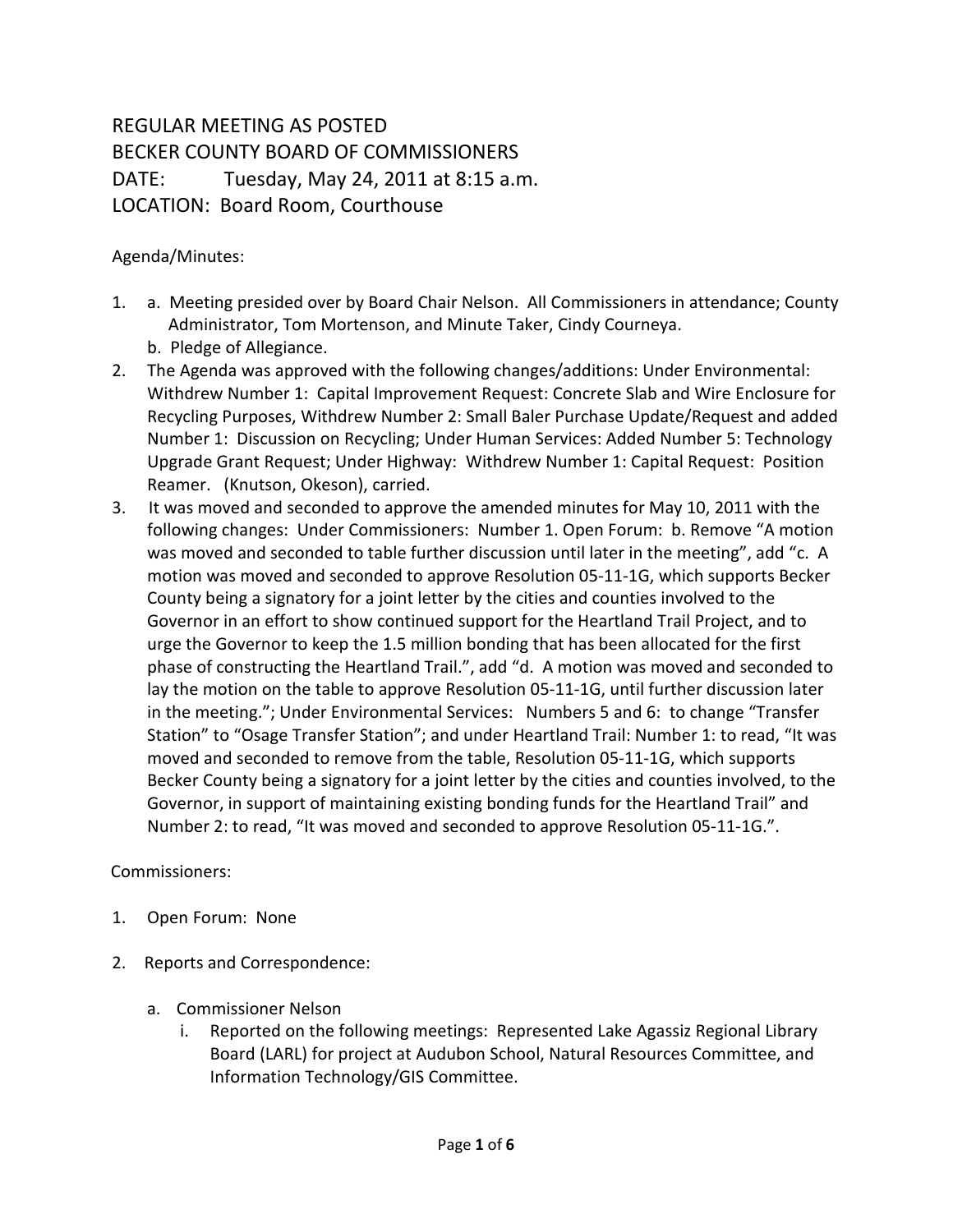- b. Commissioner Skarie
	- i. Reported on the following meetings: Lakeland Mental Health, Development Achievement Center Committee (DAC), Becker County Fair Board, State Community Health Services Advisory Committee (SCHSAC), Becker County Children's Initiative, and Planning Initiative with Clay, Wilkin, and Ottertail Counties.
- c. Commissioner Okeson
	- i. Reported on the following meetings: Regional Radio Board, Economic Development Authority (EDA), Sheriff's Committee, Becker County Park and Recreation Public Hearing, Coalition of Lake Associations (COLA), and Labor Negotiating Committee.
- d. Commissioner Knutson
	- i. Reported on the following meeting: Natural Resources Committee and corresponded with Clay County Administrator, Brian Berg.
- e. Commissioner Schram
	- i. Reported on the following meetings: West Central Development District, Becker County Housing and Economic Development Authority (EDA), Land of the Dancing Sky, Nutrition Meeting, Highway, and Sheriff's Committee.

It was moved and seconded to approve the Becker County Board of Commissioners attendance at the Association of Minnesota Counties District Meeting on June 10, 2011 at the Best Northland Prairie Inn, Morris, Minnesota. (Schram, Okeson), carried.

- 3. Commissioner Appointments:
	- a. It was moved and seconded to re-appoint Dennis Hopman to the Park Board Committee. (Okeson, Knutson), carried.

Auditor/Treasurer: Ryan Tangen Presented:

- 1. It was moved and seconded to approve Resolution 05-11-2B, for a Gambling Permit for the Alumni Association of the University of North Dakota to conduct a Raffle on July 21, 2011, at the Detroit Country Club, in Lake View Township. (Knutson, Okeson), carried.
- 2. It was moved and seconded to approve a New On Sale Liquor License for Cynthia Lou Knoll, DBA Toad Lake Store in Toad Lake Township. (Knutson, Schram), carried.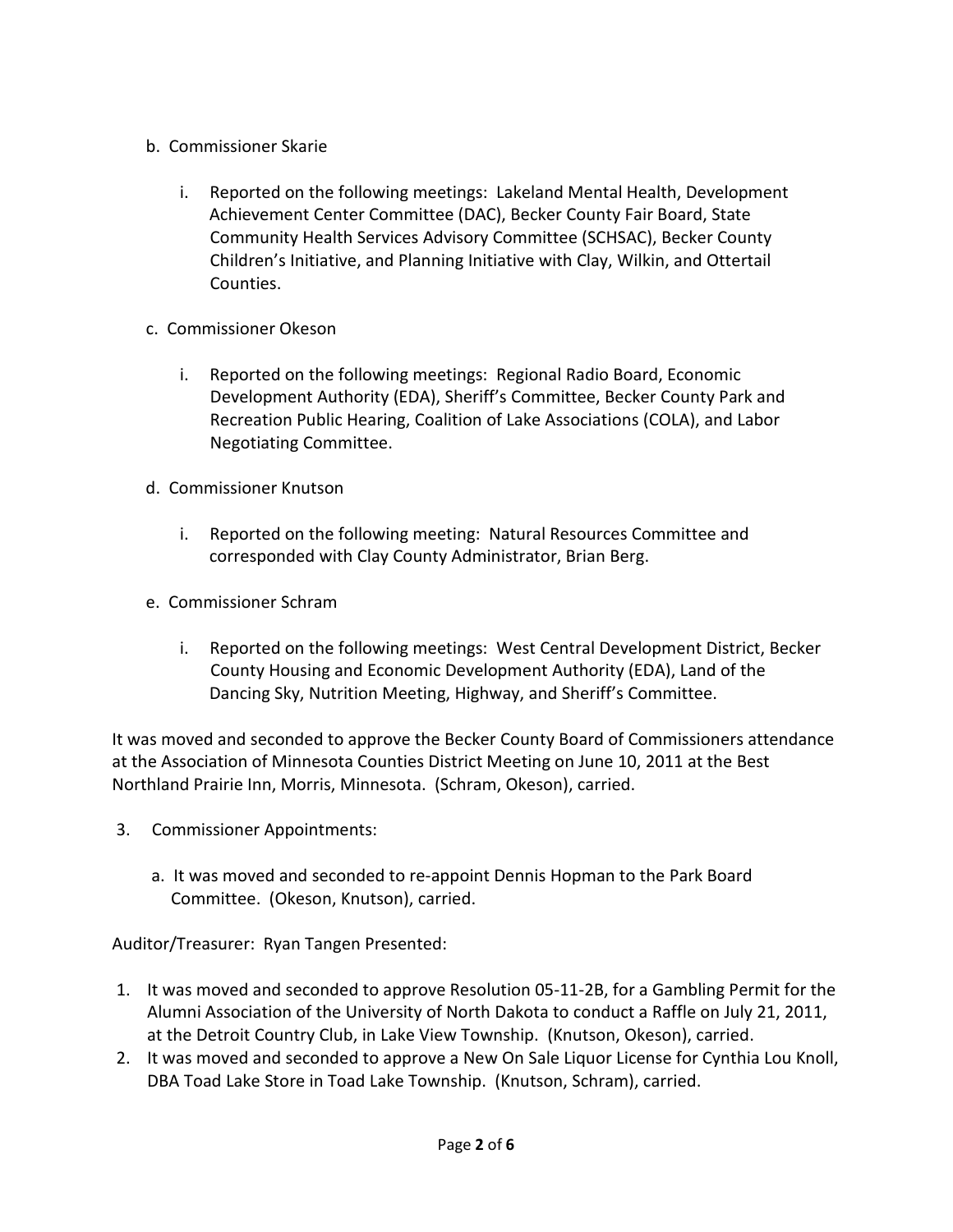- 3. It was moved and seconded to approve a New On/Off 3.2 Beer License for Chris and Karen Heinz, DBA 59er on U.S. Highway 59 Frontage Rd. in Detroit Lakes – Detroit Township. (Knutson, Skarie), carried.
- 4. It was moved and seconded to approve a New Annual Tobacco License for Cynthia L. Knoll, DBA Toad Lake Store in Town Lake Township. (Skarie, Schram), carried.
- 5. It was moved and seconded to approve a New Non-Resident Seasonal Tobacco License for Fredric T. DeHon, Jr., DBA Beverages and Beyond Distributors LLC, 5606 PGA Boulevard, Suite 211, Palm Beach Gardens, FL 33418, to sell at Soo Pass Ranch. (Okeson, Skarie), carried.

Finance Committee Minutes: Ryan Tangen Presented:

- 1. It was moved and seconded to approve the regular claims, over 90-day claims, and Auditor's Warrants.
	- a. Best Western Kelly Inn in the amount of \$317.52.
	- b. Office Depot in the amount of \$78.93.
	- c. Sanford Clinic in the amount of \$32.80.
	- d. Auditor's Warrants (Tuesday Bills):
		- i.  $5/11/11$  in the amount of \$6,552.15
		- ii. 5/17/11 in the amount of \$46,541.47 (Knutson, Schram), carried.
- 2. The Human Services claims were reviewed and it was recommended to approve when presented.
- 3. It was recommended to approve when presented Ms. Nelson's request to approve a DHS Grant Request for a Technology Upgrade in the amount of \$4,843.00 for IT Equipment.
- 4. It was recommended to approve when presented Sheriff Gordon's request to approve the Joint Powers Agreement with the State of Minnesota for the State Department of Corrections Sentence-to-Serve Program (STS), effective July 1, 2011 – June 30, 2013.
- 5. It was moved and seconded to approve the purchase of the Microsoft Exchange Software update to the 2010 version at a cost of \$13,348.00, plus tax. (Skarie, Okeson), carried.
- 5. It was moved and seconded to approve the Capital Improvement Request to replace one of the three main servers with an IBM Server at a cost of \$10,231.88, plus tax. (Okeson, Schram), carried.
- 6. It was recommended to approve Resolution 05-11-2A, when presented, to hire a full time Highway Accountant/Office Manager, with the requirement to have staff meet and explore job structure and possible cooperative efficiencies/centralization before publishing.
- 7. It was recommended to approve when presented Resolution 05-11-2C, a Regional Joint Powers Agreement for the Administration of Federal HSIP Safety Grant Project No. S.P. 088-070-024, a district wide federal highway safety project that will provide safety improvements in the form of pavement markings, rumble stripes, and signing on selected eligible highway routes.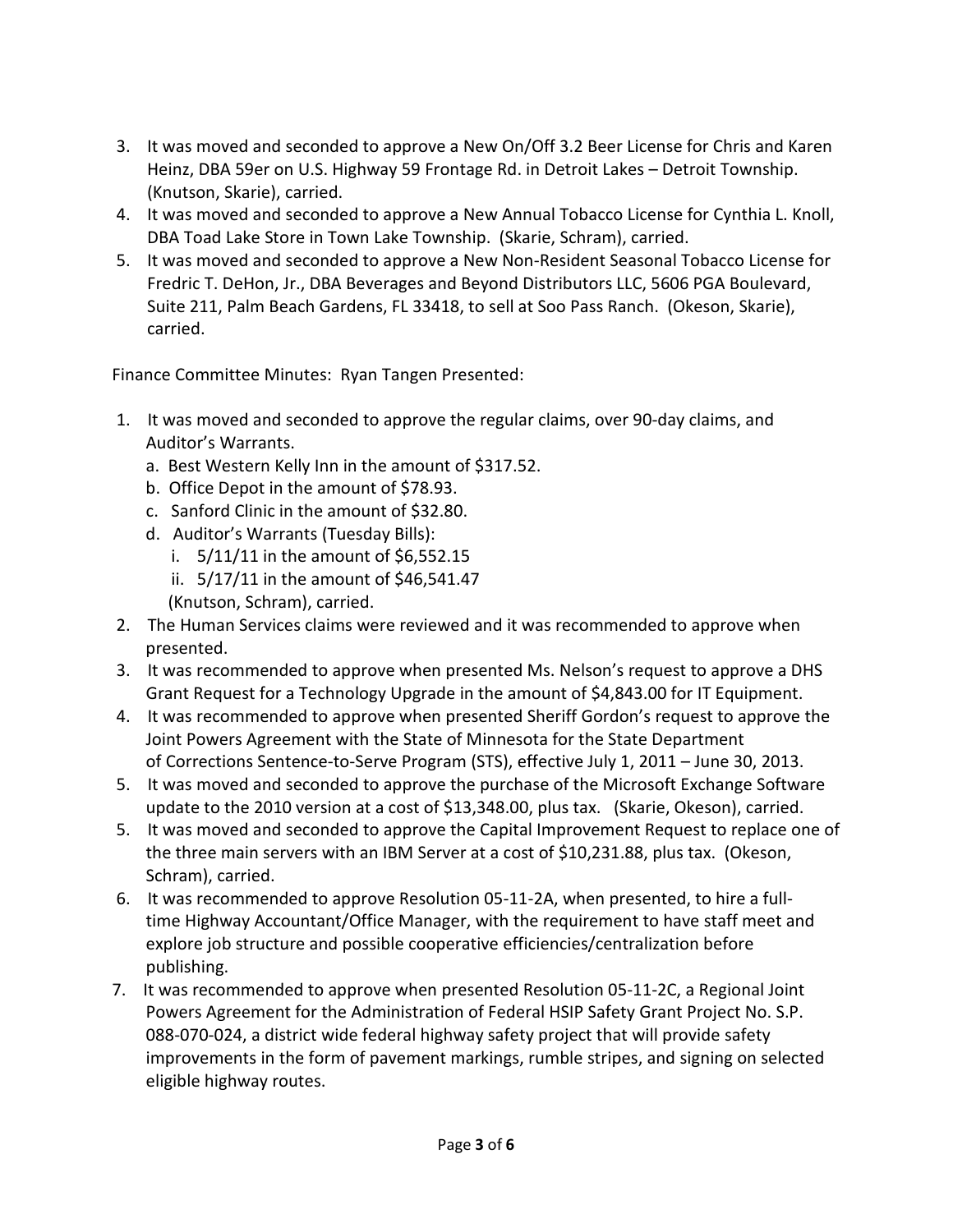- 8. Mr. Tangen requested the Board approve to add to Commissioners Warrants the distribution of remaining Department of Natural Resources (DNR) Grant-In-Aid (GIA) funds to the Snowmobile Clubs, based on the percentage of trails. It was moved and seconded to approve the Commissioners Warrants for distribution of funds to the Snowmobile Clubs as established in the Becker County Snowmobile/Winter Wonderland Trails Action Plan. (Knutson, Okeson), carried.
- 9. Mr. Tangen provided an update to the Board on the Tram Hours of Operation based on discussion at the last Natural Resource Management (NRM) Meeting. The hours will be expanded to include Fridays from  $3 - 10$  p.m., and to help off-set this, Sundays, noon  $-$  dusk (10:00 p.m.) will be changed to Sundays, noon – 5:00 p.m.

Assessor: Steve Skoog Presented:

 1. It was moved and seconded to approve the abatements for: a. PIN #49.1698.605 in the City of Detroit Lakes for the amount of \$260.00. b. PIN #49.1698.605 in the City of Detroit Lakes for the amount of \$278.00. (Schram, Okeson), carried.

Environmental Services: Steve Skoog Presented:

1. Mr. Skoog presented a recycling update to the Board.

Sheriff: Tim Gordon Presented:

1. It was moved and seconded to approve the request to sign the State of Minnesota Joint Powers Agreement for the Department of Corrections Sentence-to-Serve (STS) Program, effective July 1, 2011 – June 30, 2013. (Okeson, Schram), carried.

Human Services: Nancy Nelson Presented:

- 1. It was noted by Nancy Nelson that the Technology Upgrade Grant Request is considered a separate agenda item. It was moved and seconded to approve the DHS grant request in the amount of \$4,843.00 for an Information Technology Upgrade. (Schram, Knutson), carried.
- 2. It was moved and seconded to accept the Child and Family Services Report. (Schram, Skarie), carried.
- 3. It was moved and seconded to accept the Financial Assistance Report. (Skarie, Schram), carried.
- 4. It was moved and seconded to accept the Adult Services Report. (Knutson, Skarie), carried.
- 5. It was moved and seconded to accept the Mental Chemical Dependency (MCD) Report. (Skarie, Okeson), carried.
- 6. It was moved and seconded to approve the Human Service Claims. (Skarie, Knutson), carried.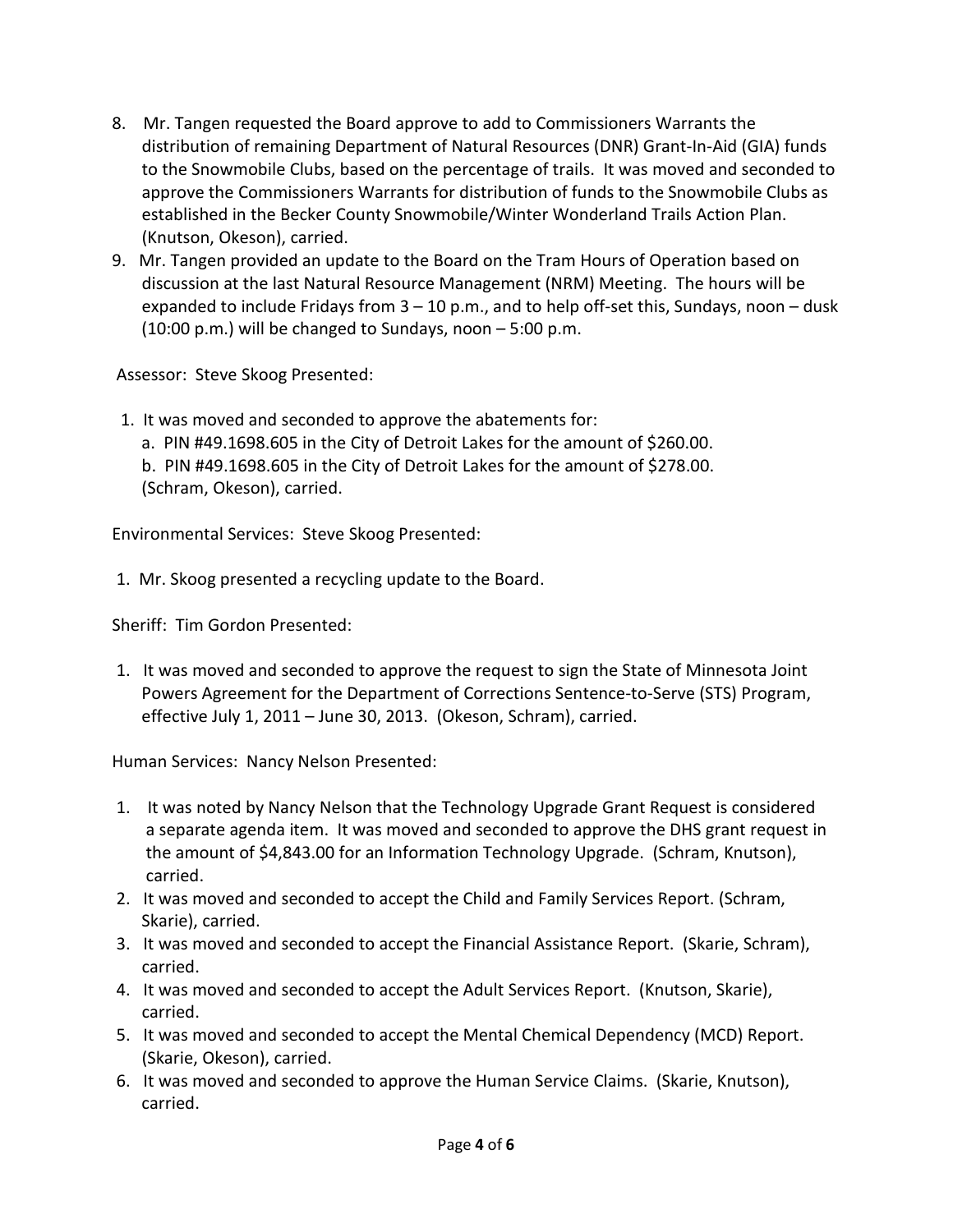- 7. It was moved and seconded to accept the Community Health Report. (Knutson, Schram), carried.
- 8. It was moved and seconded to approve the Community Health Claims. (Skarie, Okeson), carried.
- 9. It was moved and seconded to accept the Transit Ridership Report. (Okeson, Schram), carried.
- 10. It was moved and seconded to approve the Transit Claims. (Skarie, Okeson), carried.

Highway: Brad Wentz Presented:

- 1. It was moved and seconded to approve the addition of Item #2 to the Highway Agenda, Resolution 05-11-2C, the Joint Powers Agreement for the Administration of Federal HSIP Safety Grant: Project No. S.P. 088-070-024. (Okeson, Nelson), carried.
- 2. It was moved and seconded to approve Resolution 05-11-2A, to hire a full-time Highway Accountant/Office Manager for the Highway Department, subject to a review of position duties and location, with the recommendation for staff to come back to the Board upon review of centralization of accounting functions within the County. (Okeson, Skarie), carried.
- 3. It was moved and seconded to approve Resolution 05-11-2C, that the County of Becker County enter into a Joint Powers Agreement with the Eleven MN/DOT District 4 counties of Becker, Big Stone, Clay, Douglas, Grant, Mahnomen, Pope, Otter Tail, Stevens, Swift, and Traverse for the Administration of Federal HSIP Safety Grant Project S.P. 088-070-024. (Schram, Okeson), carried.

Planning and Zoning: Patty Swenson Presented:

- 1. It was moved and seconded to concur with the Becker County Planning Commission (May 17, 2011), to approve the request by Alan Zemek for a certificate of survey for two lots and a change of zone from agricultural to residential located at Grouse About Trail, with the understanding that the Township has accepted the exiting 33' roadway to remain as either a public easement roadway or an unimproved "minimum maintenance" road with the understanding that this motion does not include any lake access approval for non riparian properties. (Knutson, Schram), carried.
- 2. It was moved and seconded to concur with the Becker County Planning Commission (May 17, 2011), to approve an amendment of the existing Conditional Use Permit (CUP) for Bruce Jacobs to add a private boat launch and a boat washing station for campground guests private use only, located at 11000 Silver Star Road, Frazee, MN. (Knutson, Skarie), carried. Tami Norgard of Vogel Law Firm, introduced herself to the Board and was present on behalf

of Bruce Jacobs.

3. It was moved and seconded to concur with the Becker County Planning Commission (May 17, 2011), to approve the change of zone from Industrial to Residential for Gerald Brogren, located at 17168 Highland Drive, Detroit Lakes, MN. (Schram, Okeson), carried.